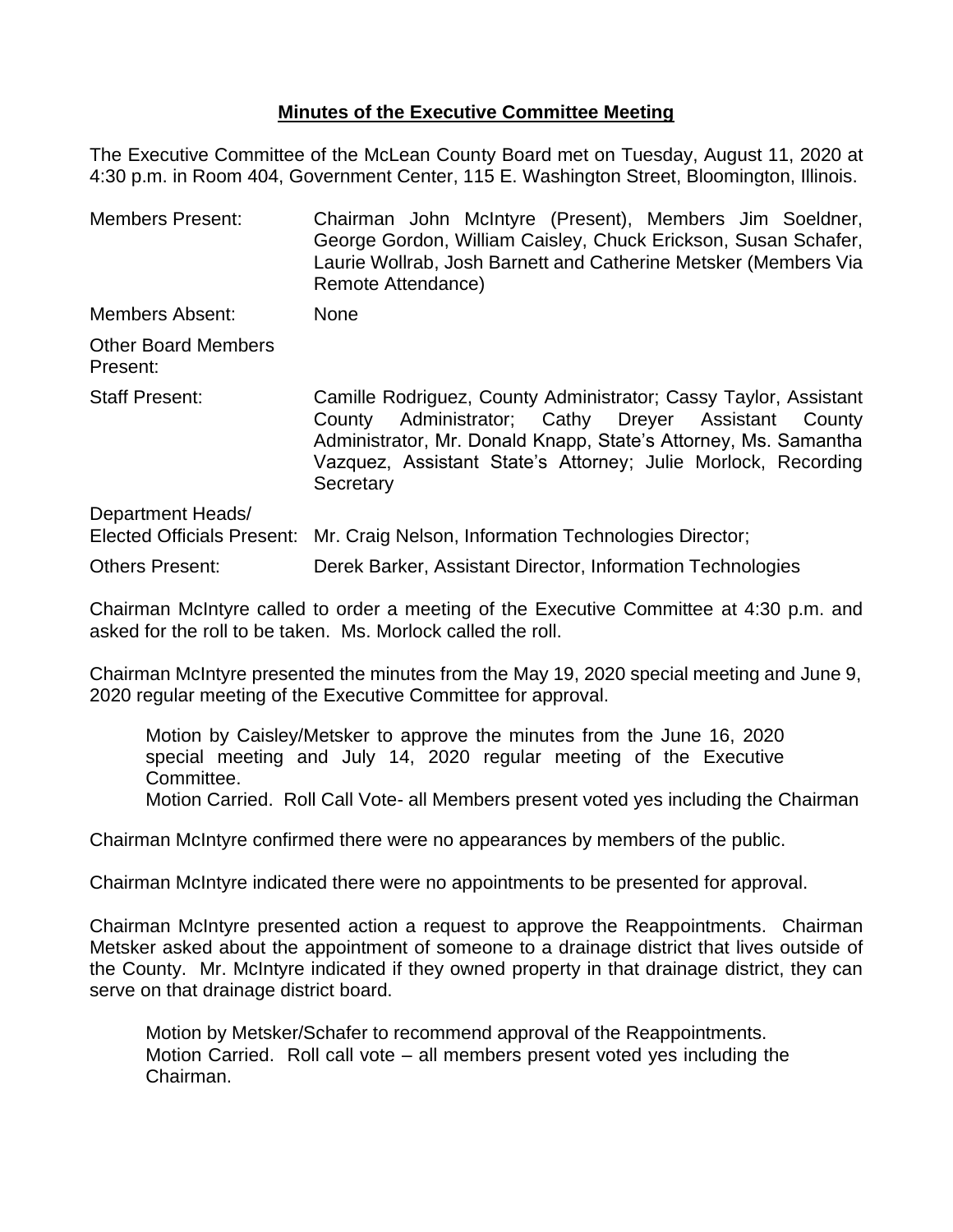Executive Committee Minutes August 11, 2020/August 17, 2020 Page **2** of **7**

Mr. McIntyre presented on behalf of Craig Nelson and the Information Technology Department a request to approve the purchase of contact tracing laptops from Dell under the joint purchasing contract. Mr. Erickson asked if the health Department was purchasing the laptops. Mr. Nelson confirmed the Health Department was purchasing.

Motion by Gordon/Soeldner to recommend the purchase of contact tracing laptops from Dell under joint purchasing contract. Motion Carried. Roll call vote - all members present voted yes including the Chairman.

Mr. McIntyre presented on behalf of Information Technologies a request to approve a contract with Broadleaf Video for streaming services.

Motion by Schafer/Wollrab to recommend approval of a contract with Broadleaf Video for streaming services.

Motion Carried. Roll call vote - all members present voted yes including the Chairman.

Mr. McIntyre presented for action a request to award the Juvenile Detention Center security camera bid to Seico.

Motion by Caisley/Barnett to recommend awarding the Juvenile Detention Center security camera bid to Seico.

Motion Carried. Roll call vote - all members present voted yes including the Chairman.

Ms. Susan Schafer, Chairman of the Health Committee indicated they had nothing for action today and nothing for the Board next week. Chairman McIntyre asked if there were any questions, hearing none, he thanked her.

Mr. William Caisley Chairman of the Transportation committee indicated they had no items for action today but would have items for the Board next week. Chairman McIntyre asked if there were any questions; hearing none, he thanked him.

Mr. George Gordon, Chairman of the Justice Committee presented for action a request to approve a Violent Crime Victims Assistance Program Grant Agreement with the Office of the Attorney General and the McLean County's State Attorney's Office.

Motion by Gordon/Soeldner to recommend approval of a Violent Crime Victims Assistance Program Grant Agreement with the Office of the Attorney General and the McLean County's State Attorney's Office. Motion Carried. Roll Call Vote - all present voted aye including Chairman McIntyre

Mr. Gordon presented for action a request to approve an Emergency Appropriation Ordinance Amending the McLean County Fiscal Year 2020 Combined Annual Appropriation and Budget Ordinance General Fund 0001, Court Services Department 0022.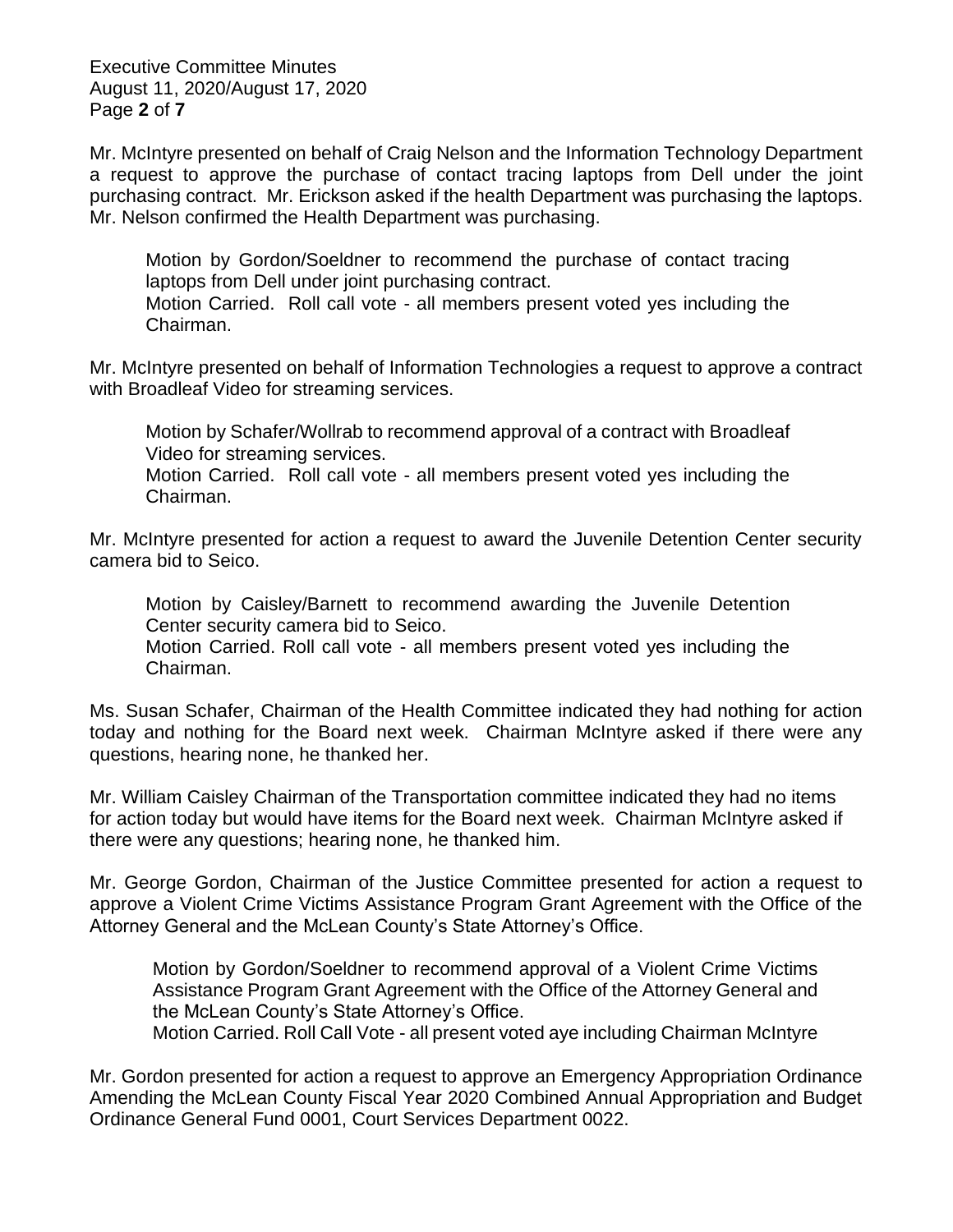Motion by Gordon/Schafer to recommend approval of an Emergency Appropriation Ordinance Amending the McLean County Fiscal Year 2020 Combined Annual Appropriation and Budget Ordinance General Fund 0001, Court Services Department 0022.

Motion Carried. Roll Call Vote - all present voted yes including Chairman McIntyre.

Mr. George Gordon, Chairman of the Justice Committee presented for action a request to approve a Change Order to Modify the Contract with the National Center for State Courts.

Motion by Gordon/Soeldner to recommend approval of a Change Order to Modify the Contract with the National Center for State Courts.

Motion Carried. Roll Call Vote - all present voted yes including Chairman McIntyre.

Mr. George Gordon, Chairman of the Justice Committee presented for action a request to approve a Violent Crime Victims Assistance Program Grant Agreement by and between the State of Illinois Office of the Attorney General and McLean County CAC.

Motion by Gordon/Wollrab to recommend approval of a Violent Crime Victims Assistance Program Grant Agreement by and between the State of Illinois Office of the Attorney General and McLean County CAC. Motion Carried. Roll Call Vote -all present voted yes including Chairman McIntyre.

Mr. George Gordon, Chairman of the Justice Committee presented for action a request to

approve a Violent Crime Victims Assistance Program Grant Agreement by and between the State of Illinois Office of the Attorney General and McLean County CASA.

Motion by Gordon/Metsker to recommend approval of a Violent Crime Victims Assistance Program Grant Agreement by and between the State of Illinois Office of the Attorney General and McLean County CASA.

Motion Carried. Roll Call Vote - all present voted yes including Chairman McIntyre

Mr. Gordon indicated the Justice Committee had no further items for action today but would have additional items for the Board next week. Chairman McIntyre asked if there were any questions, hearing none, he thanked him.

Mr. Jim Soeldner, Chairman of the Finance Committee presented for action a request to approve an Intergovernmental Agreement between the City of Bloomington and the County of McLean for Use of the Arena as a Voting Center on Election Day, November 3, 2020. Mr. Soeldner stated the location would also be utilized for early voting, but Ms. Michael had the authority to set that up.

Motion by Soeldner/Barnett to recommend approval of an Intergovernmental Agreement between the City of Bloomington and the County of McLean for Use of the Arena as a Voting Center on Election Day, November 3, 2020.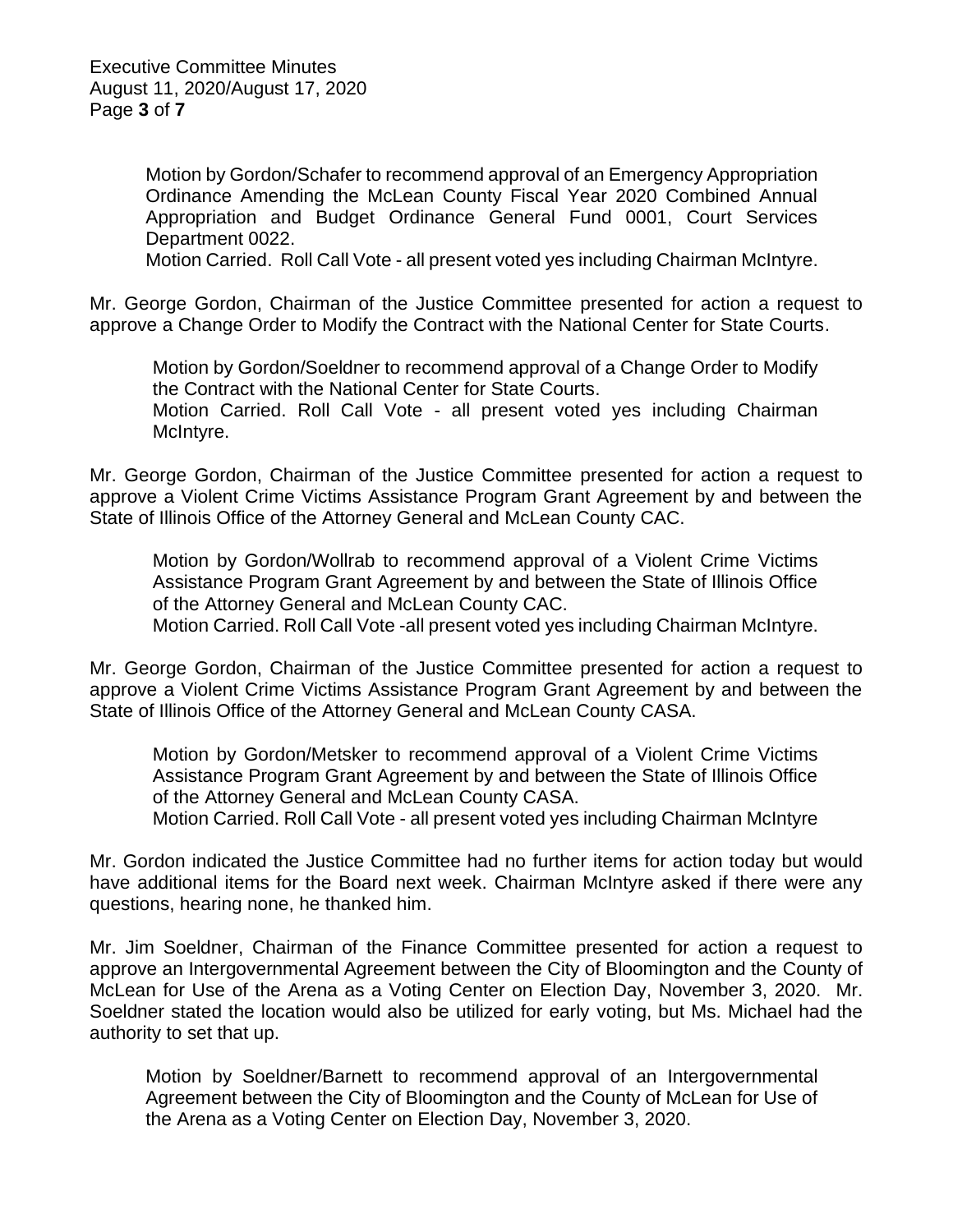Executive Committee Minutes August 11, 2020/August 17, 2020 Page **4** of **7**

> Motion Carried. Roll call vote – all members present voted yes including the Chairman

Mr. Soeldner presented for action a request to approve a Resolution of the County of McLean Authorizing the Execution of an Intergovernmental Cooperation Agreement between the County and The Town of Normal, McLean County, Illinois and Authorizing Normal to Exercise the Powers of the County of McLean in Connection with an MCC Program and a Loan Finance Program.

Motion by Soeldner/Caisley to recommend approval of a Resolution of the County of McLean Authorizing the Execution of an Intergovernmental Cooperation Agreement between the County and The Town of Normal, McLean County, Illinois and Authorizing Normal to Exercise the Powers of the County of McLean in Connection with an MCC Program and a Loan Finance Program. Motion Carried. Roll call vote – all members present voted yes including the Chairman

Mr. Soeldner indicated they had nothing further to present for action today but would have items for the Board next week. Chairman McIntyre asked if there were any questions; hearing none, he thanked him.

Mr. Chuck Erickson, Vice Chairman of the Land Use and Development Committee indicated they had no items for action today but would have items for the Board next week including a text amendment. Chairman McIntyre asked if the Committee had any questions, hearing none, he thanked her.

Mr. Josh Barnett, Chairman of the Property Committee indicated he had no action items for the Committee but would have items for the Board next week. Chairman McIntyre asked if there were any questions; hearing none, he thanked him.

Ms. Camille Rodriguez, County Administrator presented for action a request to approve a critical hire request for the Facilities Department.

Motion by Barnett/Gordon to approve the critical hire request. Motion Carried. Roll Call Vote - all members present voted yes including the Chairman

Ms. Rodriguez presented for action a request to approve a Resolution Amending the Funded Full-Time Equivalent Positions Resolution for 2020 Fund 0001 Department 0002 County Administrator. Ms. Wollrab asked if this eliminated the .6 FTE for a communication specialist for the County. Ms. Rodriguez confirmed and stated the Health Department would make a decision regarding a communication specialist for their needs. Ms. Wollrab stated she was concerned if there was no one in the County picking up those duties. She stated she reviewed communications that went out on Twitter and Facebook and since our communication specialist was let go in June there have been very few tweets and posts whereas prior to that there were several, regular tweets and posts that pushed out good County information. She stated she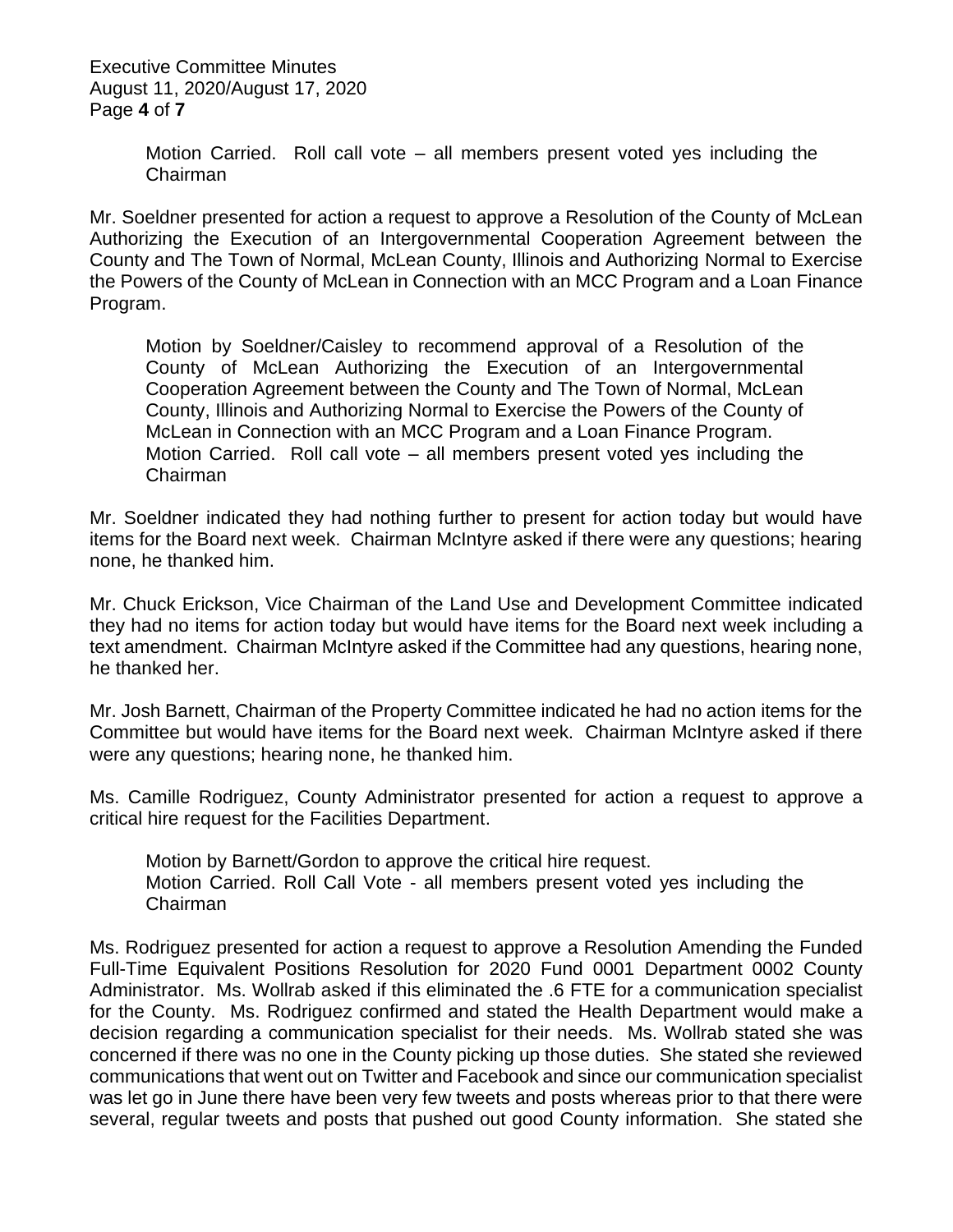Executive Committee Minutes August 11, 2020/August 17, 2020 Page **5** of **7**

felt we needed the communication more now than before and asked if there was a plan to get that done. Ms. Rodriguez thanked her for noticing the work that she had mostly done from the beginning of February as she had sent the communication specialist on a full-time basis to the health department. She stated she has not posted and tweeted as much as during budget season but intends to create a communications plan and train the office support specialist to set up a planned calendar of Tweets and Facebook posts that are sent out after approval by Administration. Ms. Wollrab thanked her for the information.

Motion by Schafer/Barnett to recommend approval of Resolution Amending the Funded Full-Time Equivalent Positions Resolution for 2020 Fund 0001 Department 0002 County Administrator.

Motion Carried. Roll call vote – all members present voted yes including the Chairman

Ms. Rodriguez presented the recent employment activity report. Chairman asked if there were any questions, hearing none he thanked her.

Ms. Rodriguez stated that recently McLean County had to expend funds to have our facilities and maintenance staff come in to clean up after a gathering on County property. She went over the previous way groups requested to have gatherings on county property and indicated there was not a policy or procedure in place to make those requests, but Staff planned to bring one to the Board for consideration. Mr. McIntyre asked if this would be just for the Law & Justice grounds or all properties. Ms. Rodriguez indicated she would like for it to be with regard to all County properties.

Chairman McIntyre presented for approval bills in the amount of \$199,925.62 for the General Fund, Shared Sales Tax, Veterans Assistance and \$25,440.15 for the Regional Planning Fund.

MCLEAN COUNTY BOARD COMMITTEE REPORT

| <b>FUND TOTAL</b> |
|-------------------|
| \$180,656.52      |
| \$18,496.09       |
| \$773.01          |
| \$199,925.62      |
| PAGE 1 OF 2       |
|                   |
|                   |
|                   |
| <b>FUND TOTAL</b> |
| \$25,440.15       |
|                   |

\$25,440.15 \$25,440.15

PAGE 1 OF 5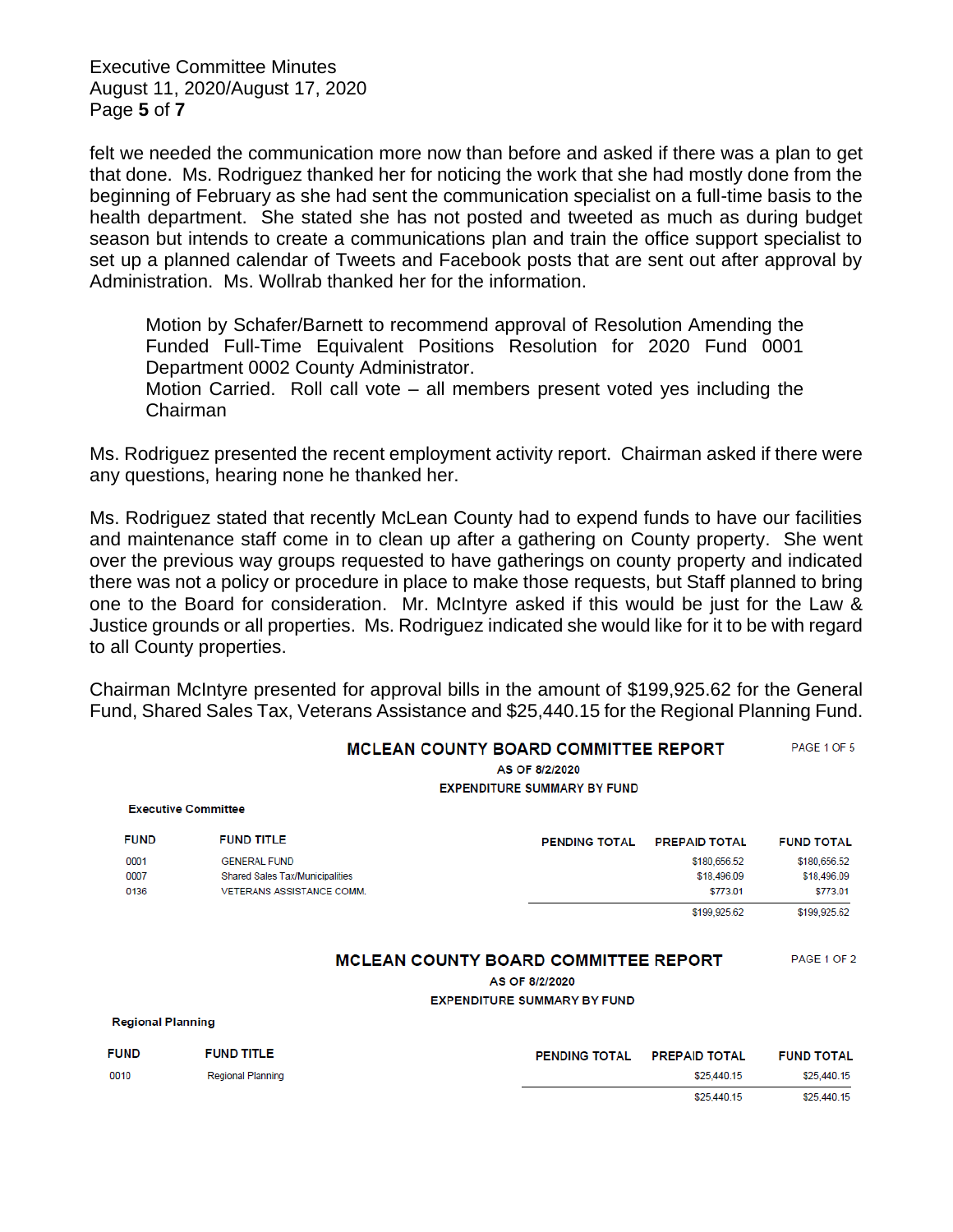Executive Committee Minutes August 11, 2020/August 17, 2020 Page **6** of **7**

Totas Mint

Motion by Gordon/Wollrab to approve payment of the general fund and regional planning fund invoices. Motion Carried. Roll Call Vote: All members present voted yes including Chairman McIntyre

Under Other Business Mr. Caisley asked that the painting of the Law and Justice Center Building be considered when looking at projects.

Chairman McIntyre asked for a motion to go into closed session pursuant to section 2(c)(1) of the Open Meetings Action (5ILCS 120/2(c)(1) to discuss the appointment, employment, compensation, discipline, performance, or dismissal of specific employees of the public body or legal counsel for the public body, including hearing testimony on a complaint lodged against an employee of the public body or against legal counsel for the public body to determine its validity. He stated this would be for the discussion of the County Administrator's annual review. He indicated if the motion passed the Committee would meet in Room 400 of this building next Monday, August  $17<sup>th</sup>$  at 4:30 p.m. to reconvene this meeting that would be recessed until that time per the resolution passed by the County Board. Mr. Barnett asked him to confirm they would be meeting in person. Mr. McIntyre indicated it would be in-person per the Resolution that had been passed.

Motion by Wollrab/Schafer to go into closed session pursuant to section 2(c)(1) of the Open Meetings Action (5ILCS 120/2(c)(1) to discuss the appointment, employment, compensation, discipline, performance, or dismissal of specific employees of the public body or legal counsel for the public body, including hearing testimony on a complaint lodged against an employee of the public body or against legal counsel for the public body to determine its validity. Motion Carried. Roll call vote – all members present voted yes including the Chairman.

Ms. Wollrab asked about a solution to receiving details on bills paid. Ms. Rodriguez indicated they would be working to get the list of invoices to the Committees starting next month. She indicated they were also working on a possible location for invoices on the website.

Mr. Gordon asked if members will be required to wear masks at the closed session next Monday. Mr. McIntyre confirmed that would be the case, that there would be hand sanitizer available and they would also follow social distancing guidelines. Ms. Rodriguez also reminded the members the only door unlocked at the building is one on Front Street.

Chairman McIntyre asked everyone to stay healthy and safe and recessed the Executive Committee meeting at 5:07 p.m.

Chairman McIntyre reconvened the Executive Committee members at 4:33 p.m. on Monday, August 17, 2020 in Room 400 of the Government Center Building. All Members except for